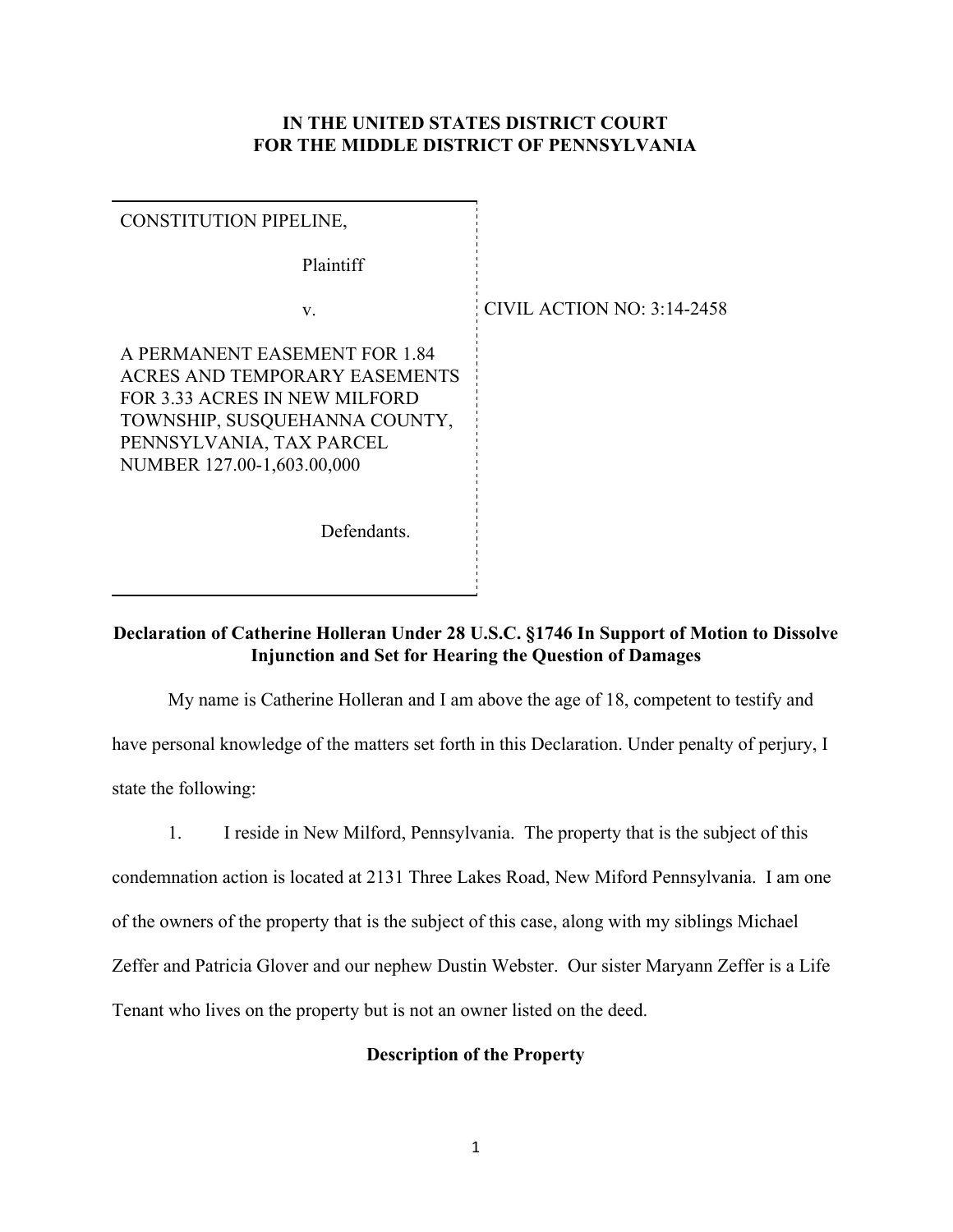2. The property has been in our family for over 60 years. My parents purchased the property around 1950 and moved here to raise a family. My siblings and I all grew up here. In their later years, our parents deeded the property to me and my siblings. Maryann signed over her share to me and currently lives on the property, and our nephew Dustin acquired his share from his mother who was also one of our siblings.

3. The parcel is approximately 23 acres in size. The property is split from north to south by Three Lakes Road. Before the pipeline came through,we used the woods for recreational purposes. We had a trail for four-wheelers and walking. The fields have all been used for haying by my brother, but are excellent potential building sites for any of our children or heirs. My husband and family and I also do a small Maple Syrup business, mostly as a hobby, but it had potential. The subject woods are mostly ash trees and sugar maples, about half and half, with some cherry and occasional hickory or beech.

4. All the property on the EAST side of the dirt road, (the east half of the parcel) is located in close proximity to Upper Lake. Upper Lake. is a private, natural spring-fed lake with no motors, and the property has 210 feet of lake frontage. One of the lake's main inlet streams winds through this portion and is quite picturesque.

5. We also have two small cottages on the property; our father built them both. One is mainly used for storage now, but the larger is used steadily from spring through late fall for ourselves and family, and for occasional rental. There is an additional cottage road (Blue Gill Lane) that accesses our cottages, and continues on along the west shore of the lake to other private cottages. Blue Gill Lane is partially in our parcel. On the east side of road (across from house) is a large old barn which was on the property when purchased in 1950. The lakeside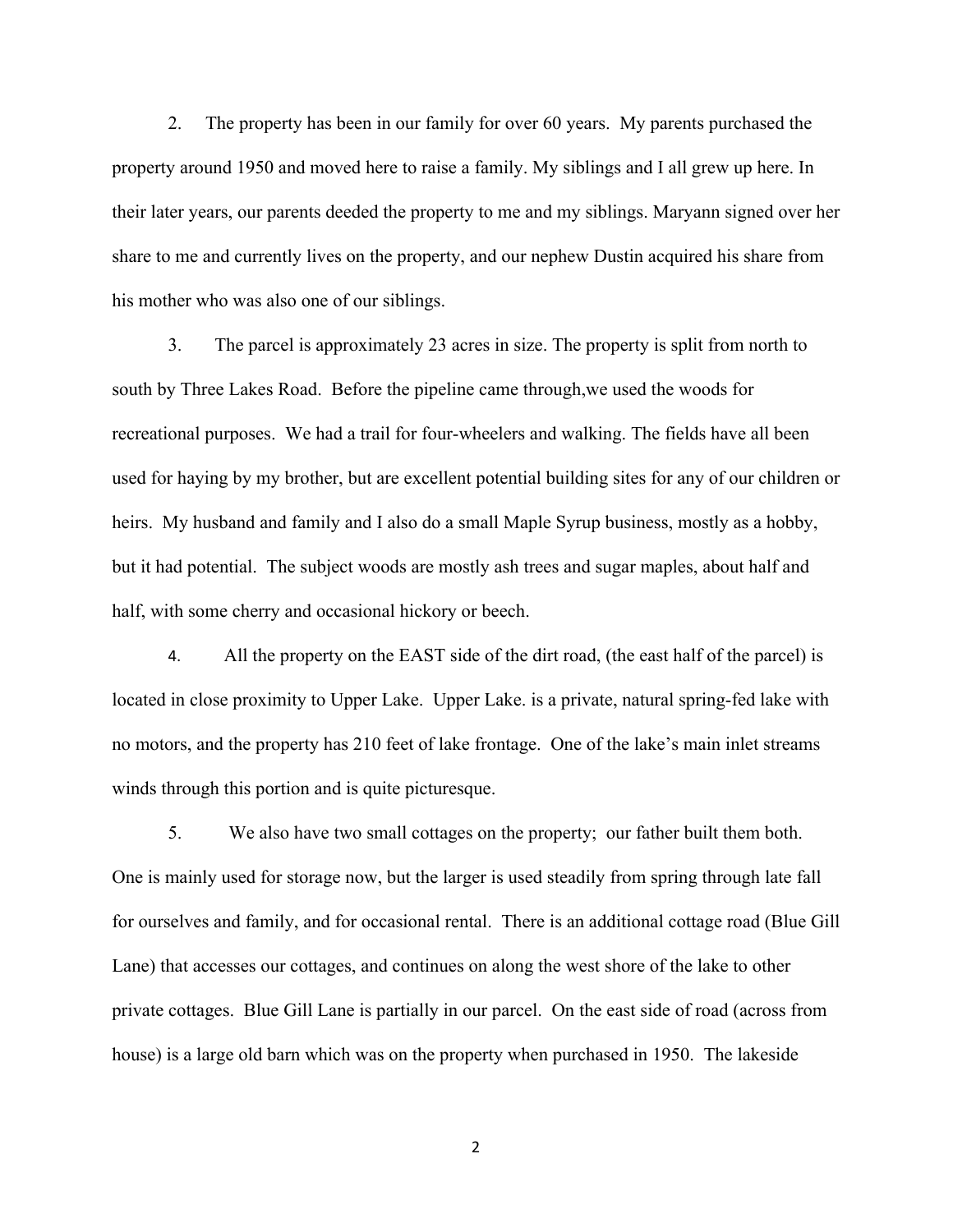piece also has a natural spring, an additional small but steady inlet to the lake. There are several early American stone walls that cross through the west side of property, around the homestead and fields.

#### **The FERC Certificate and Hearing for Immediate Possession**

6. My husband and I first learned that the pipeline would cross our property in the summer of 2012 when our daughter, who is an archaeologist, learned from colleagues who were members of a crew working for Constitution, that shovel tests were scheduled in front of our house.. After that, we received requests for surveys and initially agreed to one, but realized that allowing Constitution continued access to our property was not in our best interest. The proposed route would run through the property through the fields that we farm and along the western border where it cut through heavily wooded areas. Because of this proposed damage, we filed comments at FERC opposing the pipeline and asking FERC to revise the route.

7. In May 2013, we received a compensation offer from Constitution that was far too low and would not compensate us for the extensive damage that the pipeline would cause to our property.

8. In December 2014, FERC granted a certificate to Constitution Pipeline to construct and operate its project. Shortly after that, Constitution filed a complaint for eminent domain and immediate possession and we retained an attorney to represent us.

9. On February 13, 2015, there was a hearing in Scranton on Constitution's motion for immediate possession. Constitution put on witnesses testifying that the company could lose up to \$60,000/day if they could not access our property immediately to begin construction.

10. Constitution also claimed that they had an urgent need to gain entry due to a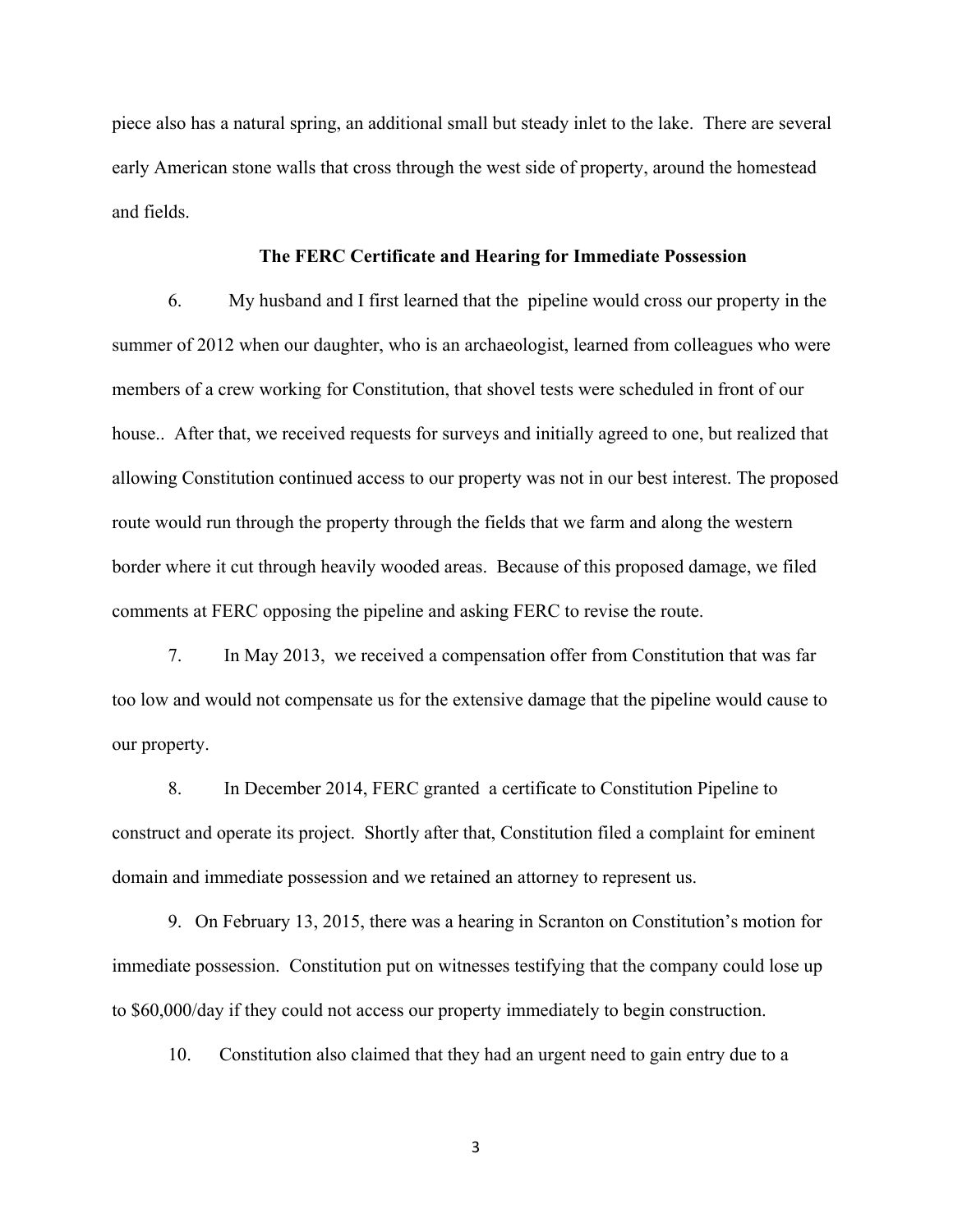claimed limited time frame in which to cut trees under the Migratory Bird Treaty Act. Constitution's witness explained that the Act prohibited them from tree cutting between April 1 and October 31 to avoid disrupting migratory bird habitat. Constitution's witness testified that immediate possession was imperative so that the work could be completed within that time frame.

11. The court granted Constitution immediate possession on March 17, 2015. However, they were unable to reach our property before the March 31 cut off date for felling trees.

12. On April 3, 2015, I received a letter from Constitution's lawyer stating that a survey crew had been out to the property on March 31, 2015 to stake the route to survey and that the next day, all the stakes had been removed and stolen. Neither I nor anyone in my family know what happened to the stakes. Once the property was re-staked there was no activity of note for the rest of 2015.

#### **Hearing on Contempt Motion and Tree Clearing**

13. In January 2016, my daughter Megan had an encounter with a Constitution crew member on our property within the easement area. Constitution's crew asked Megan if she would prefer that they left, and she said yes, so they did. There were no demands. It was all very peaceful and we thought little of the encounter. But on February 1, 2016, Constitution sent a letter to our then-attorney which referenced the encounter and inaccurately stated that Megan had denied Constitution's crews access. There may have been some other conversations between my family and the crew at this time, I cannot recall any specific conversations or the details.

14. We then heard from Constitution formally (as opposed to conversations with crew members) through a letter dated January 30, 2016. The letter stated that Constitution planned to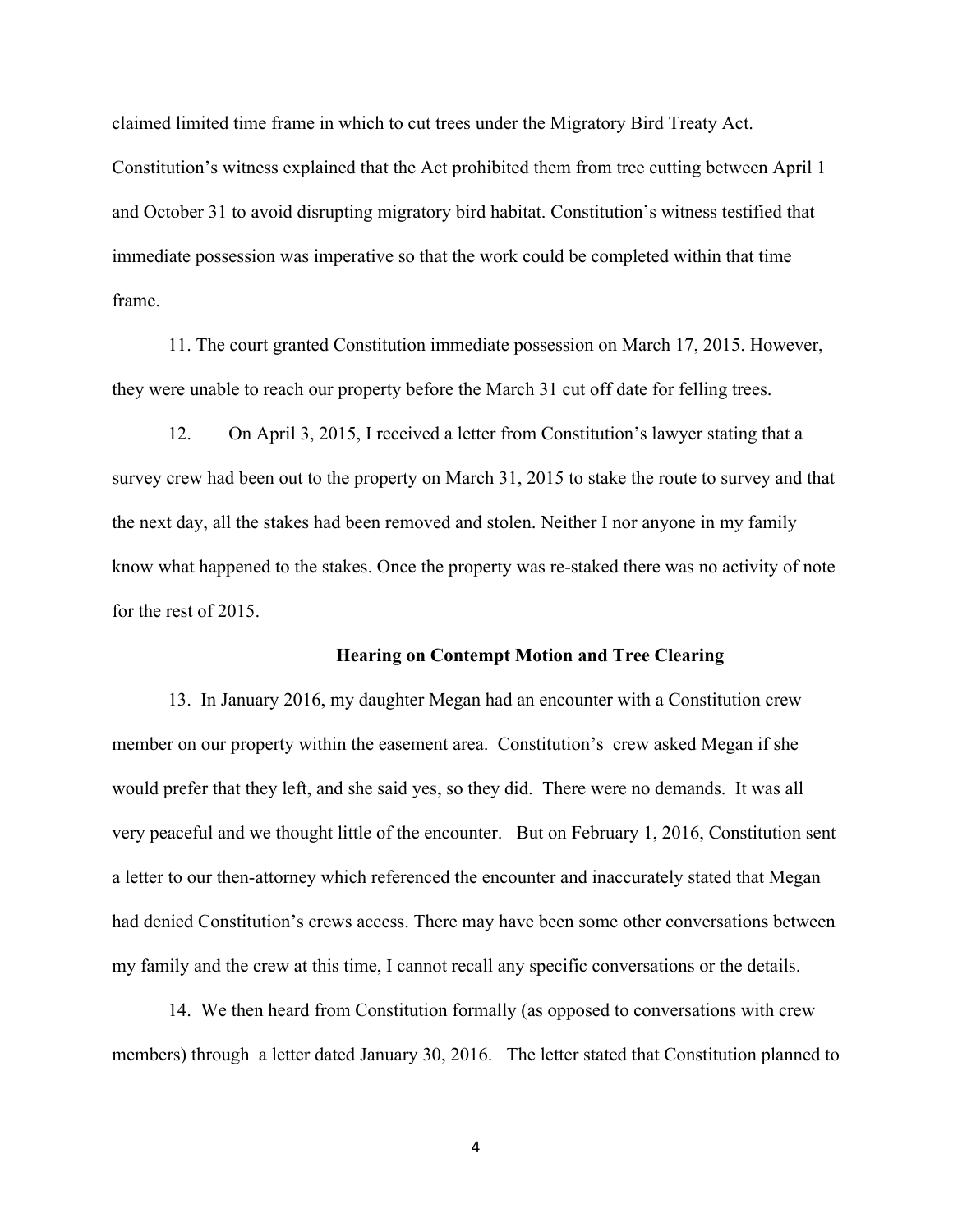begin limited tree felling activities as early as February 5, 2016 as soon as its contractors and crews could be trained and deployed and that it would finish before March 31st.

15. My family and I opposed the tree clearing. I sent a letter to FERC on Feb. 10, 2016 to stay tree felling, actually asking them to "cease and desist" but the request was either ignored or rejected. Constitution also contacted our then-attorney directly expressing concern about the letter.

16. To support our opposition to the project, we allowed other project opponents to congregate peacefully on our property well outside the established right-of-way. On February 10, 2015 an encounter between a family member and Constitution's crew again took place, and state police were called in. However, the police did not intervene because they concluded that nothing unlawful had occurred.

17. Even though no one ever blocked access to the right of way in February 2016, Constitution brought a contempt action against us before the same federal court that had granted possession. Constitution argued that it was unable to access the easement which was, and would continue to delay construction. Again, Constitution presented witnesses claiming that the pipeline had to be built quickly to meet the in-service deadlines.

18. The court found that we were not in contempt of the order and Constitution was allowed to proceed.

19. As best I can recall, the tree cutting began on March 1, 2016. Constitution's crew assaulted our property surrounded by armed U.S. marshals and Pennsylvania police, the U.S. Marshals brandishing their weapons. We had seen Constitution crews clearing trees within the vicinity of our property but had never seen armed guards on any other properties. I felt as if we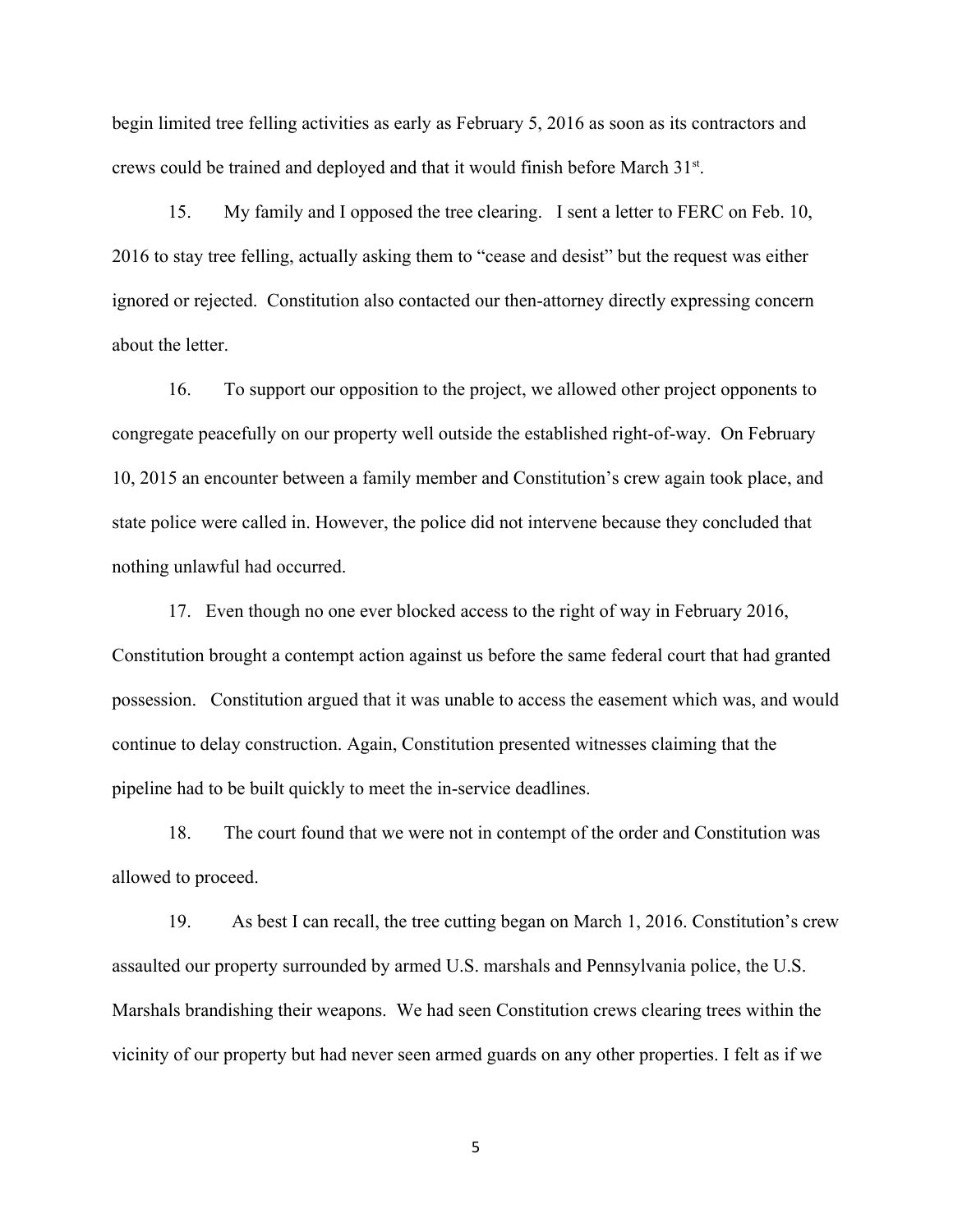were targeted merely because we exercised our First Amendment rights to oppose the pipeline.

20. Constitution finished the tree clearing within a four-day period. All told, Constitution took down just over 550 trees of significant size, not including countless saplings.

21. The damage was so devastating that I was not even able to look at it for several days. However, a few weeks after the trees were cleared, my husband was checking one of the sap lines on the remaining trees and encountered a woman in the right of way. She explained something about checking the environmental water runoff prevention since they were done with the work. This occurred just after the New York Department of Environmental Conservation had denied Constitution's Section 401 application. By that time, Constitution's crews were gone, and the woman explained that Constitution had discontinued work, everyone was laid off and only she and her boss remained.

22. Meanwhile, Constitution simply left the felled trees lying on the property. Finally, we all received a letter dated May 9, 2016 that stated that we could remove the trees on our own which we started to do because the property was such a mess.

23. On October 13, 2016, FERC authorized Constitution to process, stack and haul previously felled trees which at this point were tangled, and rotting on landowners' properties.

### **Damages**

24. It is difficult to begin to assess the damages that we have suffered as a result of Constitution's occupation and destruction of our property. But as I attempt to briefly summarize, the damage - both physical, financial and emotional has been extensive - and to add insult to injury, Constitution has not paid us anything at this point.

25. I will start with the lost trees which are the most obvious loss - though far from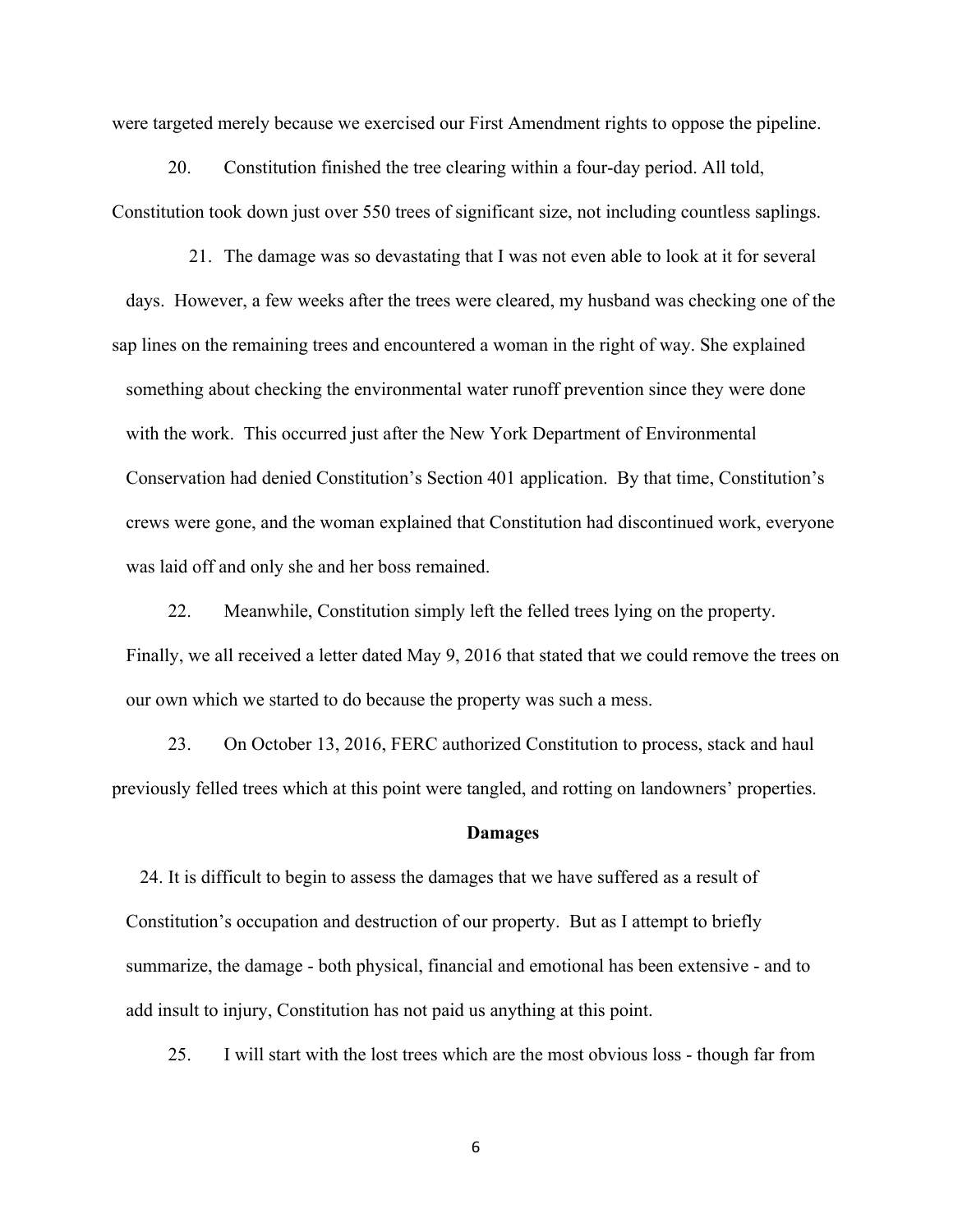the only loss. I counted a total of 558 trees removed. ONly the largest trees, 7-8" in diameter were stacked; this number does not include the hundreds of countless saplings, all potential mature hardwoods, which were also clearcut. My brother and I determined that the tree species were roughly half ash and half sugar maples. Some of the trees were easily 1.5 to 2 feet in diameter which would make them about 200 years old. These trees are irreplaceable.

26. As mentioned, we ran a small maple syrup business from some of the trees that we had tapped. We had started to expand in 2015, adding more mainlines and taps, but we stopped when Constitution told us that the trees would be cut in 2015. We continued to expand a bit in 2016 since nothing had ever developed with the tree cutting thus far, and it was an early sap run that year. We did not ever get to the potential at this location of tapping all the usable trees, all because of the proposed pipeline threatening to come through. We have not done any further tapping at this location, as it is no longer economical since the loss of all the trees coming down the steep slopes destroyed the gravity feed of the sap down tubing.

27. Constitution did not remove any of the cut trees from the right of way at first. Two family members spent weeks with their own equipment dragging the trees down into the fields, and stacking or lining them together. We even had to build a second entry/driveway crossing from the road into one of the fields to access it with the equipment. The clean up task was both time consuming and costly for us and should have been done by Constitution but we had no idea when Constitution would return to clean up the mess.

28. Constitution finally sent word that they would be starting to clean up sometime in October 2016. In actuality, Constitution crews did not come until spring of 2017 - a full year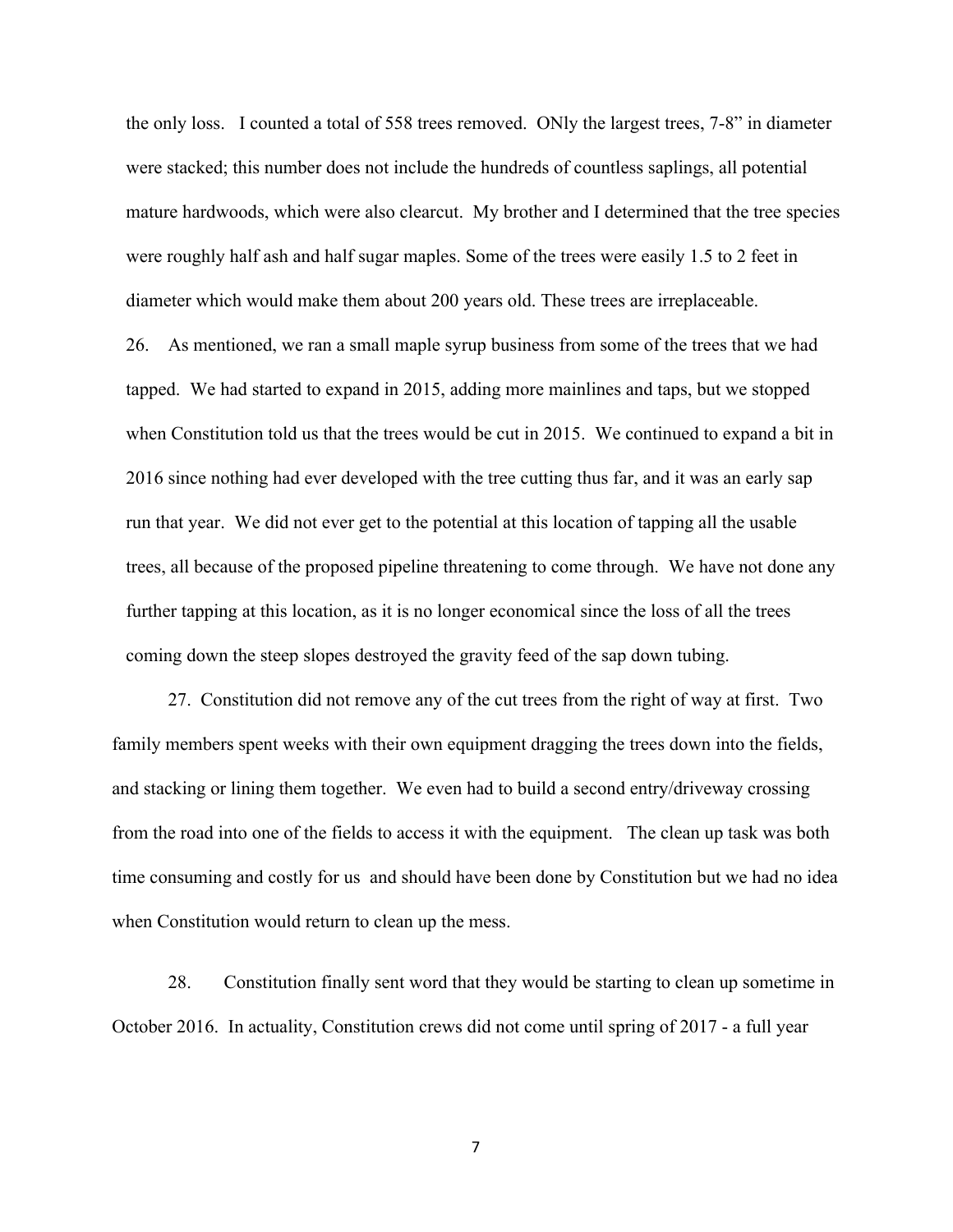after the trees had been removed. Constitution stacked the trees for us and chipped the tops that were useless. Constitution put in "stockings" to prevent runoff, sawed off the tree stumps to ground level, and seeded the area so that it wasn't just dirt surface. Even with this effort, the entire corridor still has all the root systems/tree stumps under the ground surface, as Constitution did not dig them out. As a result, we are stuck - removing the stumps would be prohibitively expensive, yet with the stumps in the ground, we are limited in what we can do in the easement.

29. Constitution made a flattened-out "roadway" for their equipment to proceed through for their work, which still remains. The area used to be one continuous steep slope, except for the narrow area where we had our walking path through the woods, and they have not returned the site to its original slope. The tree canopy is gone, and instead of the shady, leaf-covered forest floor, with our serene walking path, it is completely open and exposed. The entire area is different from how it was before.

30. The entire ordeal has had an enormous emotional toll. The court proceedings followed by the armed guards on the property created immeasurable stress. I also believe that we were treated more harshly than other landowners because we spoke out against the pipeline. After the trees came down, I experienced a terrible period of despair. Finally, we have been in a state of limbo for over three years with no compensation from Constitution and lingering uncertainty about whether or not the pipeline would be built. It is only now that Constitution has lost on all of its appeals of the permits in New York that it is clear that the pipeline will not go forward - which is why we are taking action to have our property returned to us with payment of